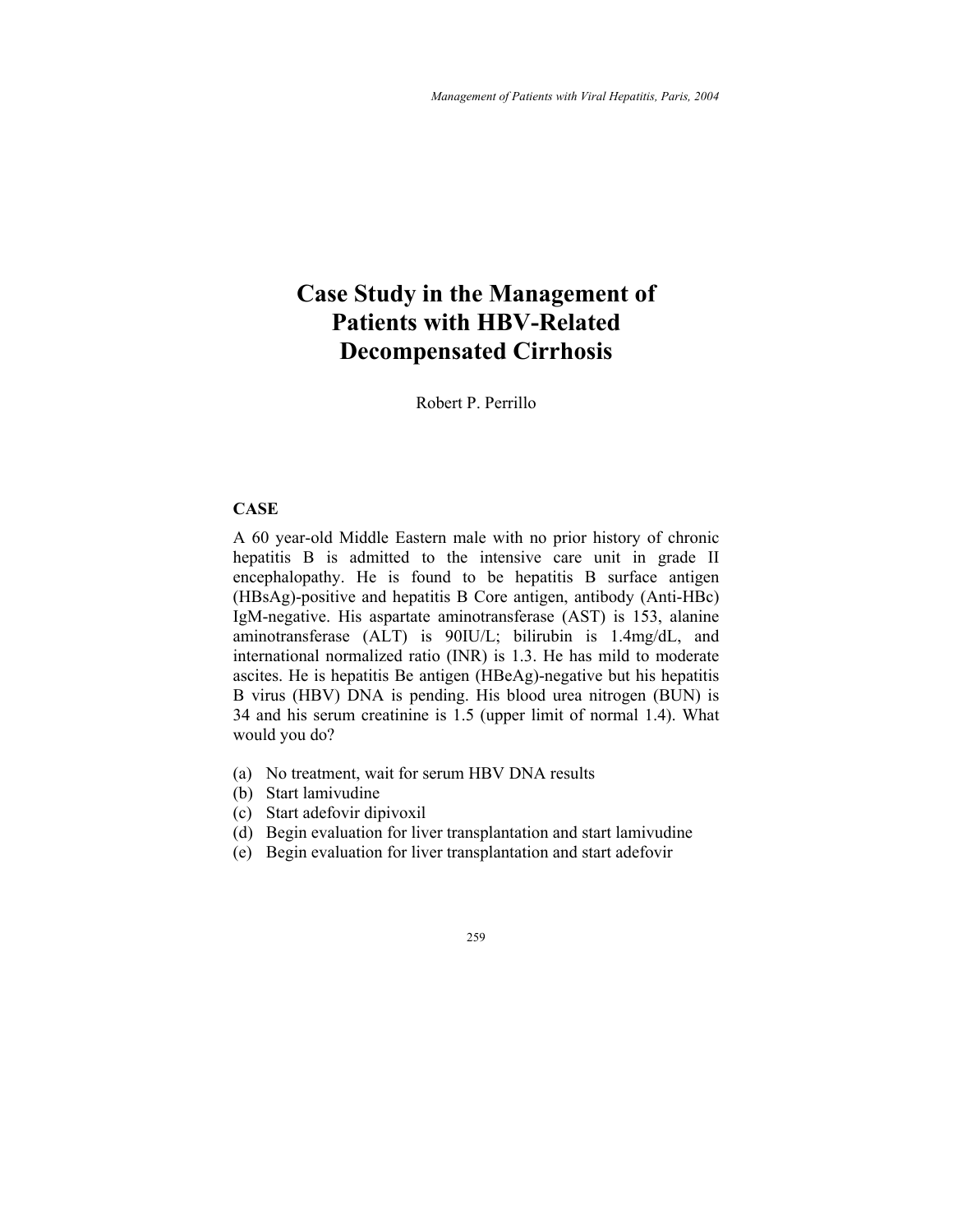Further studies become available. The patient's HBV DNA is found to be 3.2 x  $10^7$  copies/mL by a commercially available polymerase chain reaction (PCR). He is Anti-HBe-positive. His INR is repeated (next day) and it is now 1.7. His serum creatinine is 1.6 despite hydration and colloid expansion. Would this change your thinking about how to approach management?

- (a) I would start lamivudine because of concerns about nephrotoxicity with adefovir
- (b) I would start adefovir as soon as the patient's renal dysfunction improves
- (c) I would use adefovir knowing that I could adjust the dose according to creatinine clearance as listed in the package literature
- (d) I would not worry about starting adefovir since he is unlikely to have severe significant renal dysfunction

The patient is started on lamivudine. Six weeks later, he no longer has encephalopathy, AST, ALT and serum bilirubin have decreased to normal range, and serum HBV DNA has declined to  $1.2 \times 10^4$  copies/mL. His serum creatinine has stabilized at 1.4, and the patient's INR is now 1.2.

The patient is maintained on lamivudine and does well for 11 months when his AST and ALT increase to 80 and 63, respectively. Serum HBV DNA is now  $2.5 \times 10^6$  copies/mL. Genotyping results show lamivudine resistance (double mutant at positions 180 and 204). His serum creatinine is 1.7. Creatinine clearance is 40mL/minute. Now what would you do?

- (a) Stop the lamivudine and start adefovir
- (b) Add adefovir to lamivudine maintenance
- (c) Add adefovir and consider stopping the lamivudine after two to three months
- (d) Maintain the patient on lamivudine alone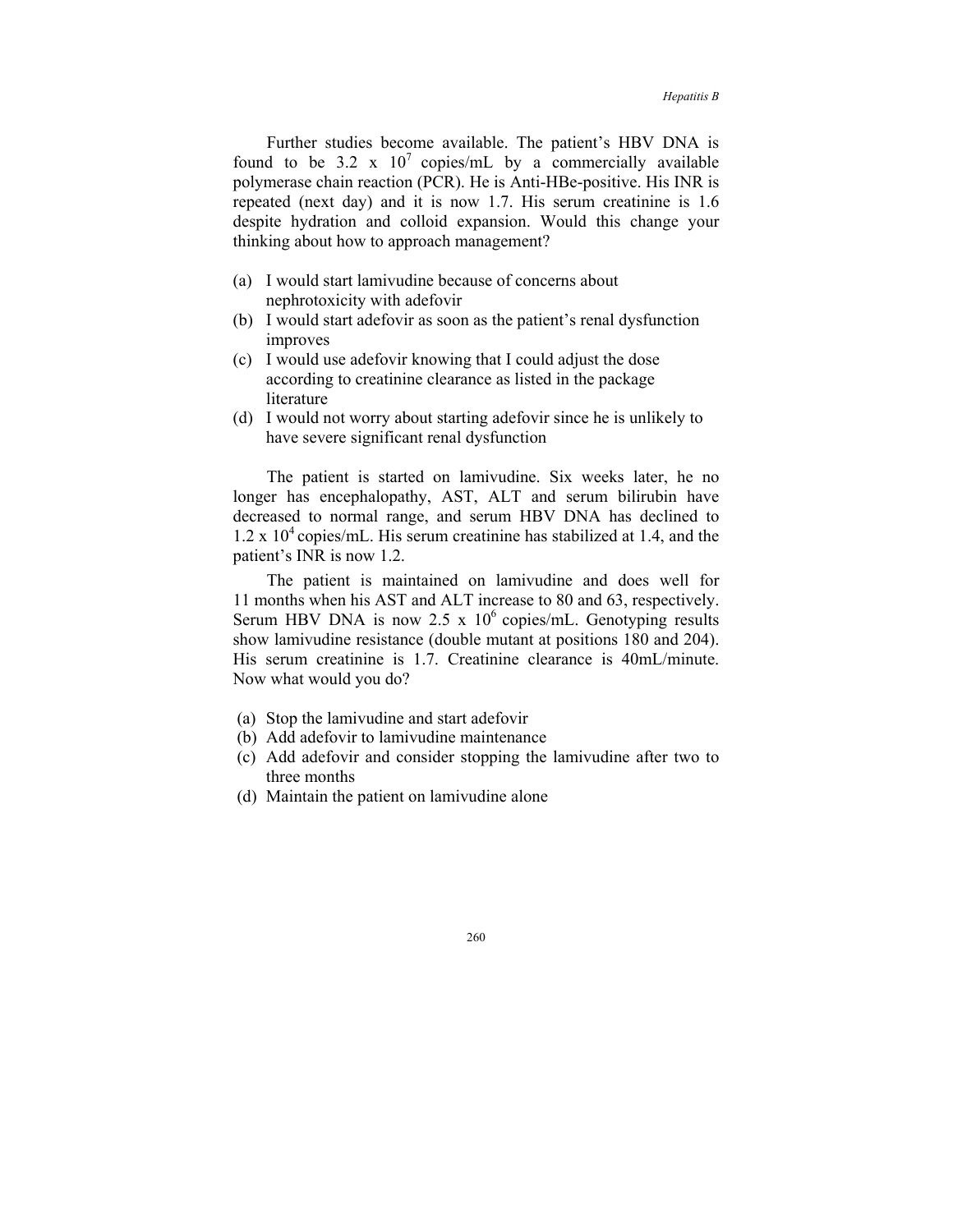## **NUCLEOSIDE ANALOGS FOR PATIENTS WITH ADVANCED CHRONIC HEPATITIS B**

Nucleos(t)ide analogs reduce viral replication by competitive inhibition of HBV DNA polymerase and are the preferred treatment for patients with decompensated cirrhosis. They do not have any direct immunologic activity and only rarely have been associated with flares of aminotransferase levels [1]. Unlike interferon, these agents do not suppress bone marrow function.

#### **Lamivudine use in stable cirrhosis**

Long-term data on lamivudine maintenance therapy for advanced hepatitis B have recently been reported [2]. In a study with more than 600 patients with clinically compensated stage 4 or greater fibrosis (Ishak score), lamivudine was compared to placebo in the ability to prevent disease progression. In this study, lamivudine therapy (median treatment exposure 32 months) was shown to significantly reduce disease progression and the risk of hepatocellular carcinoma. In addition, the presence of YMDD mutant HBV reduced, but did not totally nullify the benefit of treatment.

#### **Lamivudine use in decompensated cirrhosis**

Lamivudine therapy has been a major breakthrough in the management of patients with decompensated HBV-related cirrhosis due to its potent inhibitory effects on HBV replication and its excellent safety record [3]. Treatment with lamivudine monotherapy before and after liver transplantation has provided proof of concept that viral suppression often improves the clinical status of patients and reduces the risk of recurrent infection after liver transplantation [4]. Lamivudine may also increase the likelihood of transplant-free survival. Investigators at the University of California, San Francisco, for example, have demonstrated that time to death or transplantation was significantly longer  $(P<001)$  and transplantation was less frequent (35% vs. 74%) in lamivudine treated patients compared to a historical untreated cohort that was matched for age, sex, and baseline Child Pugh status [5].

The major downside of lamivudine has been the high rate of resistance when used for longer than one year, and this appears to have greater clinical consequences in patients with diminished parenchymal reserve. Accordingly, the timing of initiation of lamivudine treatment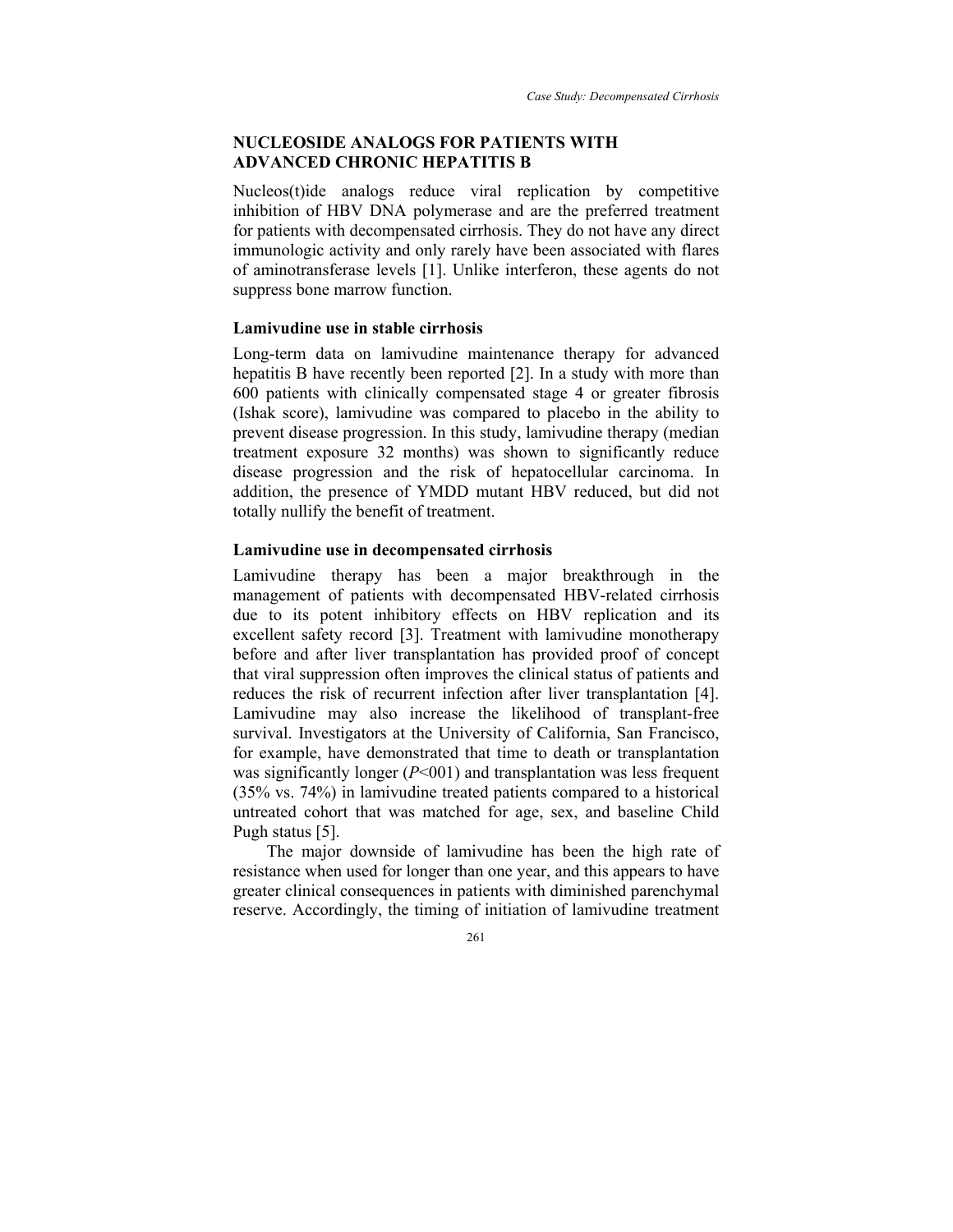was a key issue in the past because patients with long waiting times for liver transplantation might develop resistance while awaiting surgery. Fortunately, this is no longer the case because patients with lamivudine resistance can be treated with adefovir dipivoxil or tenofovir isofumarate [6, 7]. HBV DNA and serum aminotransferase levels often remain lower than baseline after the emergence of lamivudine resistance, but without specific treatment histological responses have been shown to eventually become blunted in clinically stable patients [8]. Some reports suggest that progressive liver injury and liver failure occur more commonly when drug resistance occurs after liver transplantation, and this may be due to the viral enhancing effects of anti-rejection therapy [9].

#### **Adefovir dipivoxil use in stable or decompensated cirrhosis**

This is an oral prodrug of adefovir, a nucleotide analog with antiviral activity against both wild-type and YMDD mutant HBV. The remarkable thing about this drug is that resistance is rare, occurring in 2% of patients after two years of continuous use and approximately 4% of patients after 3 years [10]. Adefovir (10mg) can be used safely and effectively in patients with YMDD mutant HBV irrespective of whether the patient has clinically stable cirrhosis, decompensated cirrhosis or recurrent hepatitis B after liver transplantation (Figure 1) [6, 11, 12]. The decrease in HBV DNA levels has been associated with a favorable effect on Child Pugh status as well as improvement in biochemical parameters of liver function.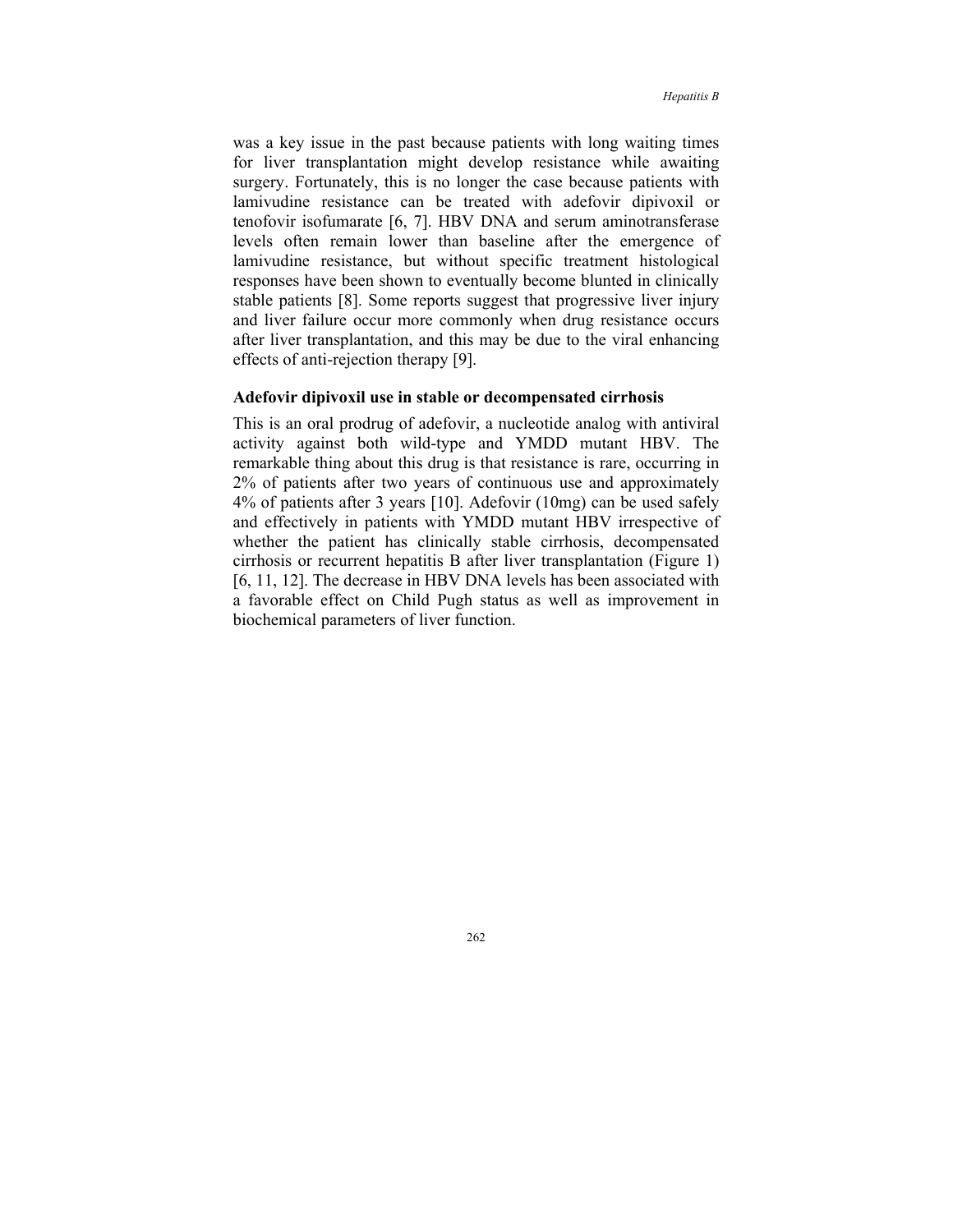

**Figure 1:** Virological and biochemical profiles of three groups of patients with YMDD mutant HBV who were either maintained with lamivudine alone  $\left(\bullet\right)$  or lamivudine and adefovir ( $\blacksquare$  and  $\blacktriangle$ ). Group B patients (n=40) either had decompensated cirrhosis or recurrent hepatitis B after liver transplantation. Group A patients (n=94) were clinically stable.

Nephrotoxicity has been observed when adefovir is used in higher doses (30mg or more) than is currently recommended for hepatitis B (10mg). Thus, there may be some concern about the longterm administration of this agent in patients with concomitant renal dysfunction, particularly in patients who are treated after liver transplantation. While dose reduction according to the package insert based on creatinine clearance is advised, it is not known if this interferes with the ability of the drug to maintain viral suppression. In a recently reported study in which 324 patients were treated with adefovir before or after liver transplantation, changes in renal status were confirmed in 13% of patients [6]. Most of these patients had preexisting renal dysfunction or were taking potentially nephrotoxic medications, however, making it difficult to attribute the change in renal function to adefovir therapy.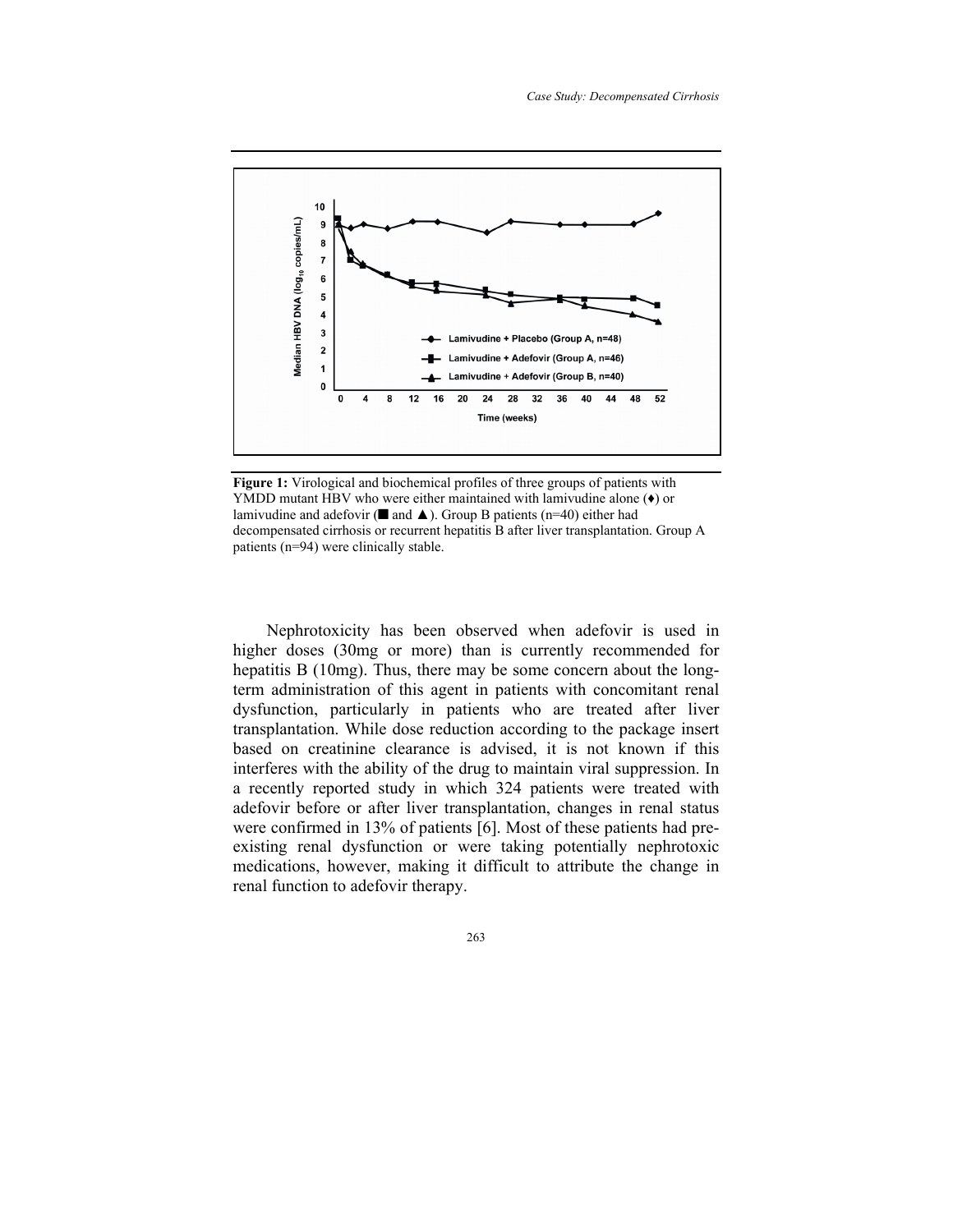#### **Other agents**

There are several nucleoside analog drugs under development that have antiviral activity against YMDD mutant as well as wild type HBV [13]. Early clinical trials with entecavir look promising [14]. As this nucleoside has no known nephrotoxicity, it may play a particularly important role in the future management of renally compromised patients with lamivudine resistant HBV. Tenofovir is a drug which is chemically related to adefovir but is considerably less likely to be nephrotoxic at the effective dose (300mg). It may have even greater antiviral efficacy against lamivudine resistant HBV than adefovir [7]. Recently, the author treated a decompensated cirrhotic patient with tenofovir. The patient had marked improvement (Child Pugh C conversion to A) after just 4 months of therapy, and continued to do well with maintenance therapy (Figure 2). It is clear that in the relatively near future a number of therapeutic options will become available for lamivudine resistant patients with decompensated cirrhosis.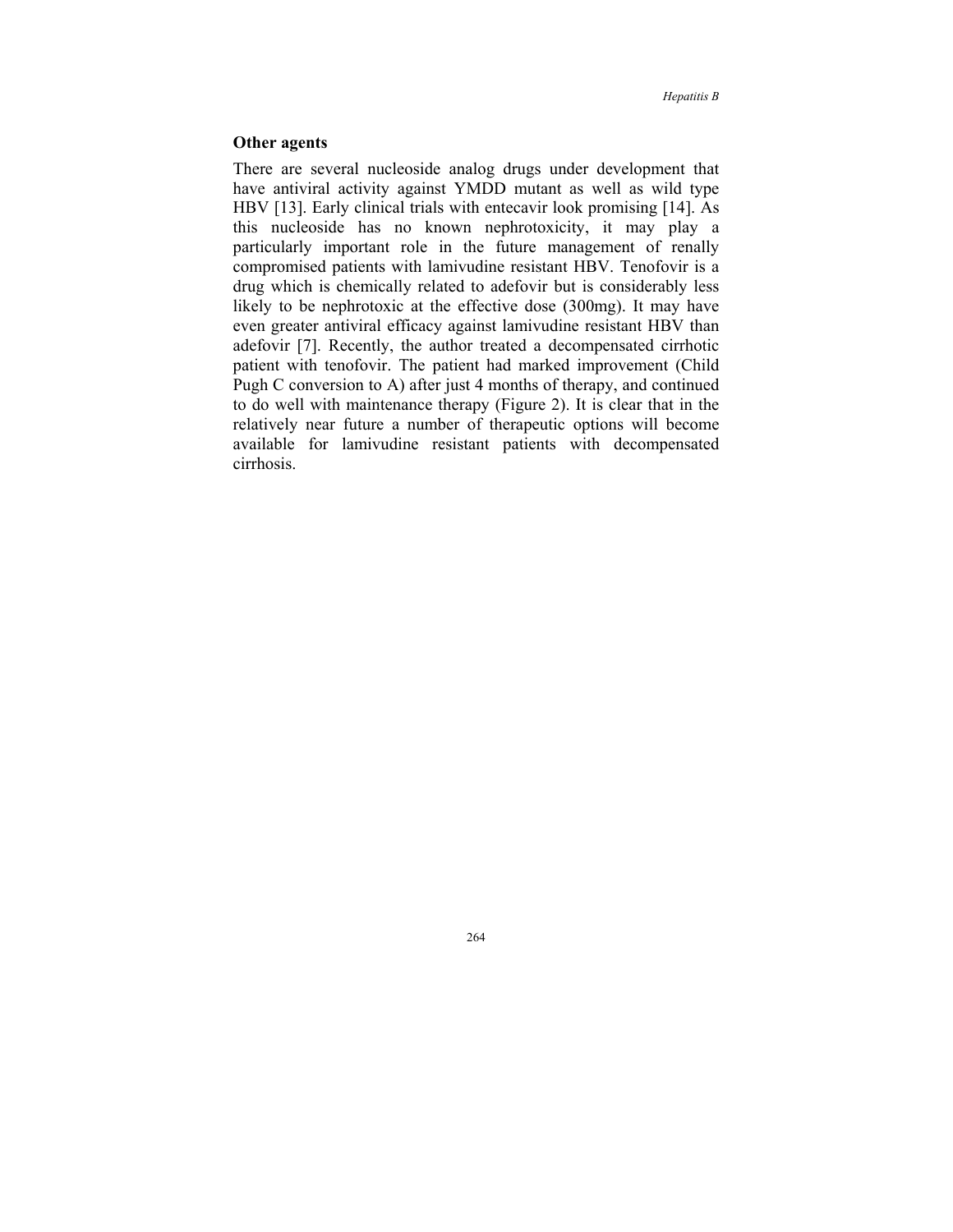

**Figure 2:** Virological and biochemical events in a 39 year-old nurse with decompensated cirrhosis due to HBeAg-positive chronic hepatitis B. The patient had been formerly treated successfully with lamivudine for two years and had stopped taking this nine months earlier. At the time of the reactivated hepatitis, lamivudine was restarted unsuccessfully. The patient continued to worsen and was started on tenofovir because adefovir was not yet available. Within 4 months, the patient had dramatic virologic, biochemical, and clinical improvement, going from Child Pugh C to A status. The patient died of unrelated causes two years later.

### **CASE DISCUSSION**

There are several reasons to have instituted nucleoside analog therapy in the current case. First and foremost, is the potential for clinical stabilization. Despite the patient's severe encephalopathy he had a relatively low MELD score (15) upon presentation and was likely to be transplanted several months or more in the future. This interval provided time for continued viral suppression and clinical improvement. The literature supports the concept that the degree of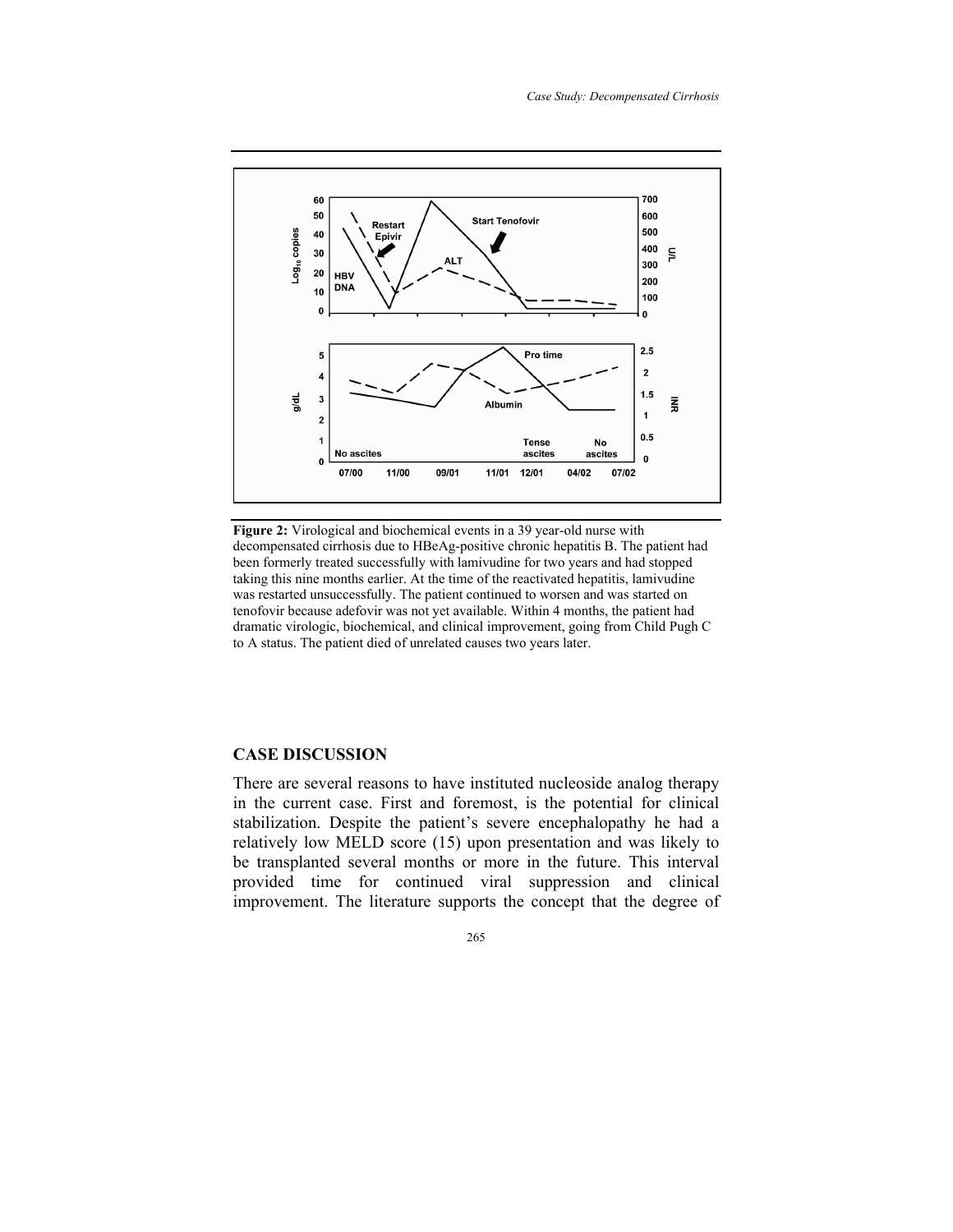clinical improvement may reduce the need for transplantation [4, 6]. The second reason for treatment with a nucleoside analog is reduction in risk of recurrent hepatitis B. Lamivudine has been shown, for example, to reduce the risk of recurrent hepatitis B infection by approximately 40% [4]. Thus, the key question in the current case is not whether to use nucleoside analog therapy but which one to use as initial therapy? The emerging renal dysfunction in this patient makes lamivudine a better initial choice than adefovir. Tenofovir would also have been a reasonable (although more expensive) choice for first line therapy due to a lack of nephotoxicity at the 300mg dose, low resistance profile, and the probable need for long-term antiviral suppression in this patient with HBeAg-negative chronic hepatitis B.

Once resistance to lamivudine develops, as in this case, lamivudine should be continued in combination with a second nucleotide like adefovir or tenofovir. This is based upon the observation that a significant number of such individuals will have an ALT flare which is probably due to rapid emergence of wild type HBV. In one study in which lamivudine resistant patients received adefovir monotherapy, 37% of patients had an ALT flare of 5-10 times the upper limit of normal soon after discontinuing lamivudine [15].

Such flares have not been observed when patients are maintained on adefovir in combination with ongoing lamivudine maintenance therapy [12, 15].

#### **CONCLUSIONS AND PERSPECTIVES**

Cirrhosis due to infection with HBV is associated with decreased survival, but interferon can be dangerous in patients with relatively mild hepatic decompensation and should not be used once liver failure has emerged. Treatment of patients with advanced hepatitis B has been made simpler and safer with nucleoside analog therapy. Lamivudine resistance can be overcome with adefovir, but the potential for nephrotoxicity may make it difficult to use this agent in patients who are renally compromised. In the future, the development of alternative nucleoside analogs with greater antiviral potency, a low rate of viral resistance, and even better safety profiles will further improve our options in treating these seriously ill patients.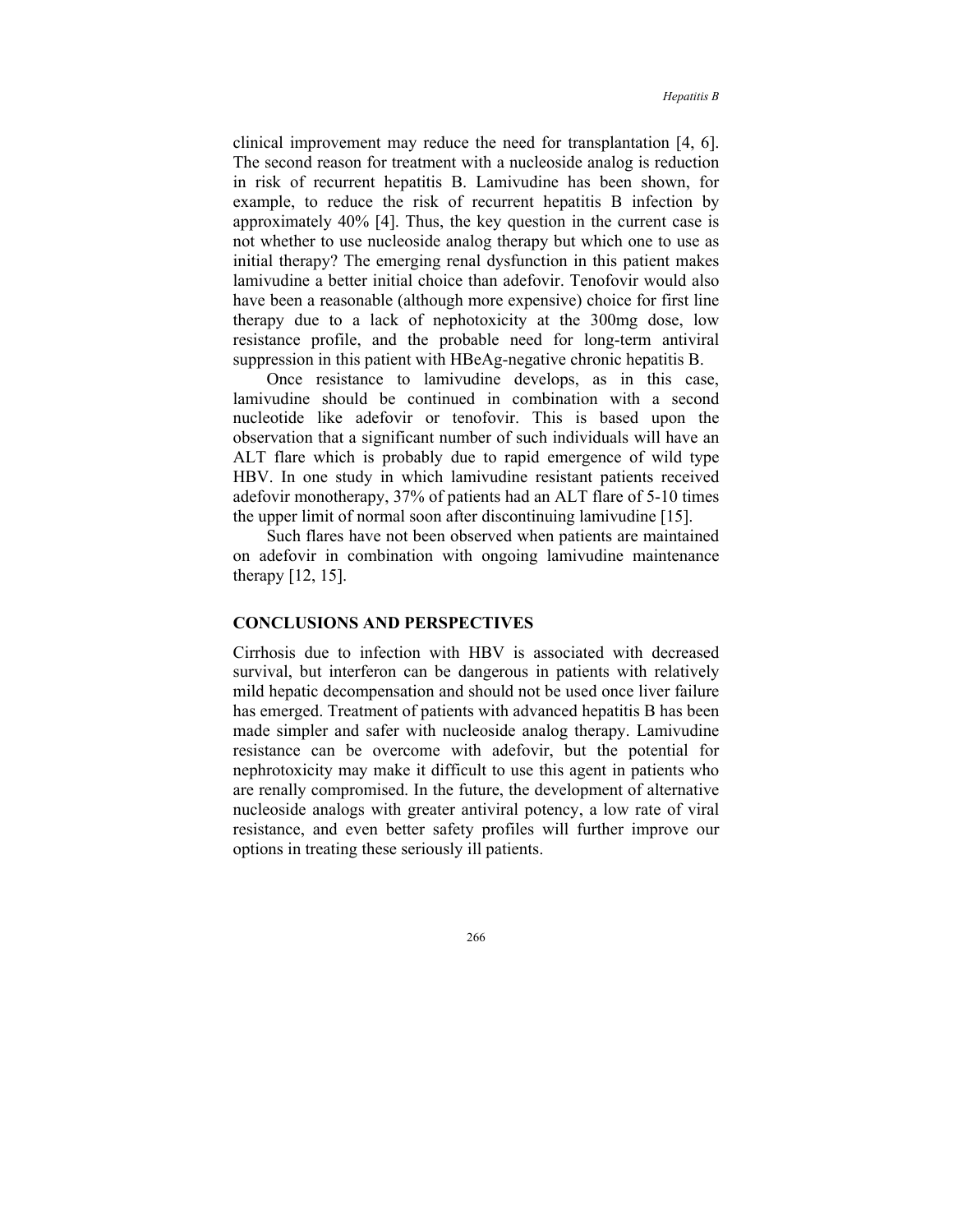## **REFERENCES**

- 1. Perrillo RP. Acute flares in chronic hepatitis B: the natural and unnatural history of an immunologically mediated disease. Gastroenterology 2001;120:1009-1022.
- 2. Liaw YF, Sung JJY, Chow WC, Shue K, Keene O, Farrell G. Effects of lamivudine on disease progression and development of liver cancer in advanced chronic hepatitis B: a prospective double-blind placebo-controlled clinical trial. 54<sup>th</sup> Annual Meeting of the American Association for the Study of Liver Diseases, Boston, Massachusetts, October 24-28,2003.
- 3. Perrillo RP. Management of the patient with hepatitis B virus-related cirrhosis. J Hepatol 2003;39:S177-S180.
- 4. Perrillo R, Wright T, Rakela J, Levy G, Schiff E, Gish R, Martin P, Dienstag J, Adams P, Dickson R, Anschuetz G, Bell S, Condreay L, Brown N, and the Lamivudine North American Transplant Group. A multicenter United States-Canadian trial to assess lamivudine monotherapy before and after liver transplantation for chronic hepatitis B. Hepatology 2001;33:424-432.
- 5. Yao F, Terrault NA, Freise C, Maslow L, Bass NM. Lamivudine treatment is beneficial in patients with severely decompensated cirrhosis and actively replicating B infection awaiting liver transplantation: a comparative study using a matched, untreated cohort. Hepatology 2001;34:411-416.
- 6. Schiff ER, Lai C-L, Hadziyannis S, Neuhaus P, Terrault N, Colombo M, Tillmann HL, Samuel D, Zeuzem S, Lilly L, Rendina M, Villeneuve JP, Lama N, James C, Wulfsohn MS, Namini H, Westland C, Xiong S, Choy GS, Van Doren S, Fry J, Brosgart CL. Adefovir dipivoxil therapy for lamivudineresistant hepatitis B in pre- and post-liver transplantation patients. Hepatology 2003;38:1419-1427.
- 7. Van Bommel F, Wunsche T, Schurmann D, Bergk A, Wiedenmann B, Hopf U, Berg T. A comparison of adefovir and tenofovir in the treatment of lamivudine-resistant hepatitis B virus (HBV) infection. 54<sup>th</sup> Annual Meeting of the American Association for the Study of Liver Diseases, Boston Massachusetts, October 24-28, 2003.
- 8. Dienstag JL, Goldin RD, Heathcote JE, Hann HW, Woessner M, Stephenson SL, Gardner S, Gray DF, Schiff ER. Histological outcome during long-term lamivudine therapy. Gastroenterology 2003;124:105-117.
- 9. Mutimer D, Pillay D, Shields P, Cane P, Ratcliffe D, Martin B, Buchan S, Boxall L, O'Donnell K, Shaw J, Hubscher S, Elias E. Outcome of lamivudine resistant hepatitis B virus infection in the liver transplant recipient. Gut 2000;46:107-113.